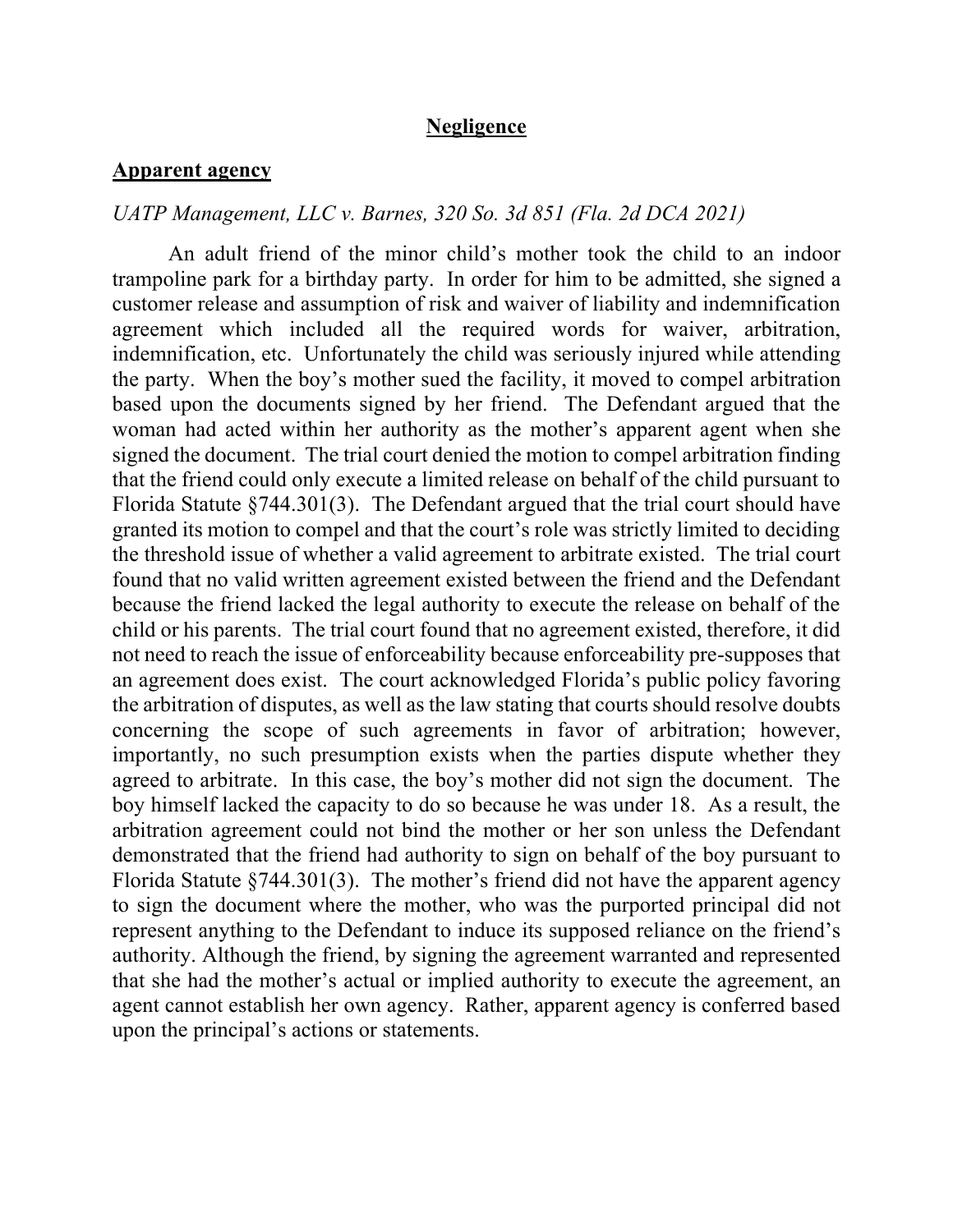# **Dog bite**

#### *Parsons v. Culp, 328 So. 3d 341 (Fla. 2d DCA 2021)*

The Defendants' dog ran towards the Plaintiffs' dog and caused the leash from the Plaintiffs' dog to wrap around the Plaintiff's ankles. As a result, she fell and suffered multiple fractures. The Plaintiff sued the Defendants based upon Florida Statute §767.01 which renders owners of dogs liable for damage done by their dogs or person. The jury awarded the Plaintiff \$1,000,000. The Defendants sought to avoid liability for the dog's actions by blaming the Plaintiff herself, as well as the manufacturer/seller of their dog's collar which had broken. As for the comparative fault of the Plaintiff, the court noted that Florida Statute §767.01 is a strict liability statute but still requires an affirmative or aggressive act by the dog. The court also discussed Florida Statute §767.04 which requires an actual dog bite (which did not take place here). The Second District noted that these two statutory provisions had become intermingled in the common law, and it further noted that comparative negligence was added to §767.04 and ultimately concluded that it was required to read a comparative default defense into Florida Statute §767.01. The Second District then noted that if the legislature wanted to include negligence of a third party as a statutory defense to a dog related injury claim, it could do so. As a result, the Second District concluded that comparative fault applied based on §767.04 even though the case did not involve an actual dog bite but found that *Fabre* did not, thereby precluding the defendants from introducing the alleged fault of the non-party manufacturer/retailer.

Lastly, the Second District once again ruled that the trial court should not admit evidence of the full amount of past medical bills when Medicare has paid these bills. Instead, it ruled that the trial court should only introduce the reduced amount.

#### **Duty**

#### *Glickman v. Kindred Hospitals East, LLC, 314 So. 3d 630 (Fla. 3d DCA 2021)*

A visitor to Kindred Hospitals shot the Plaintiff several times and then shot and killed himself. Plaintiffs sued, amongst others, the security company on duty in the hospital. The contract between the security company and the hospital states that "the security services hereunder are only being provided to Client and its employees, and no other person or entity is, nor is intended to be, a third-party beneficiary under this contract. The Security Company is assuming no duty to protect any other persons or entities or their property, nor is it being compensated hereunder to do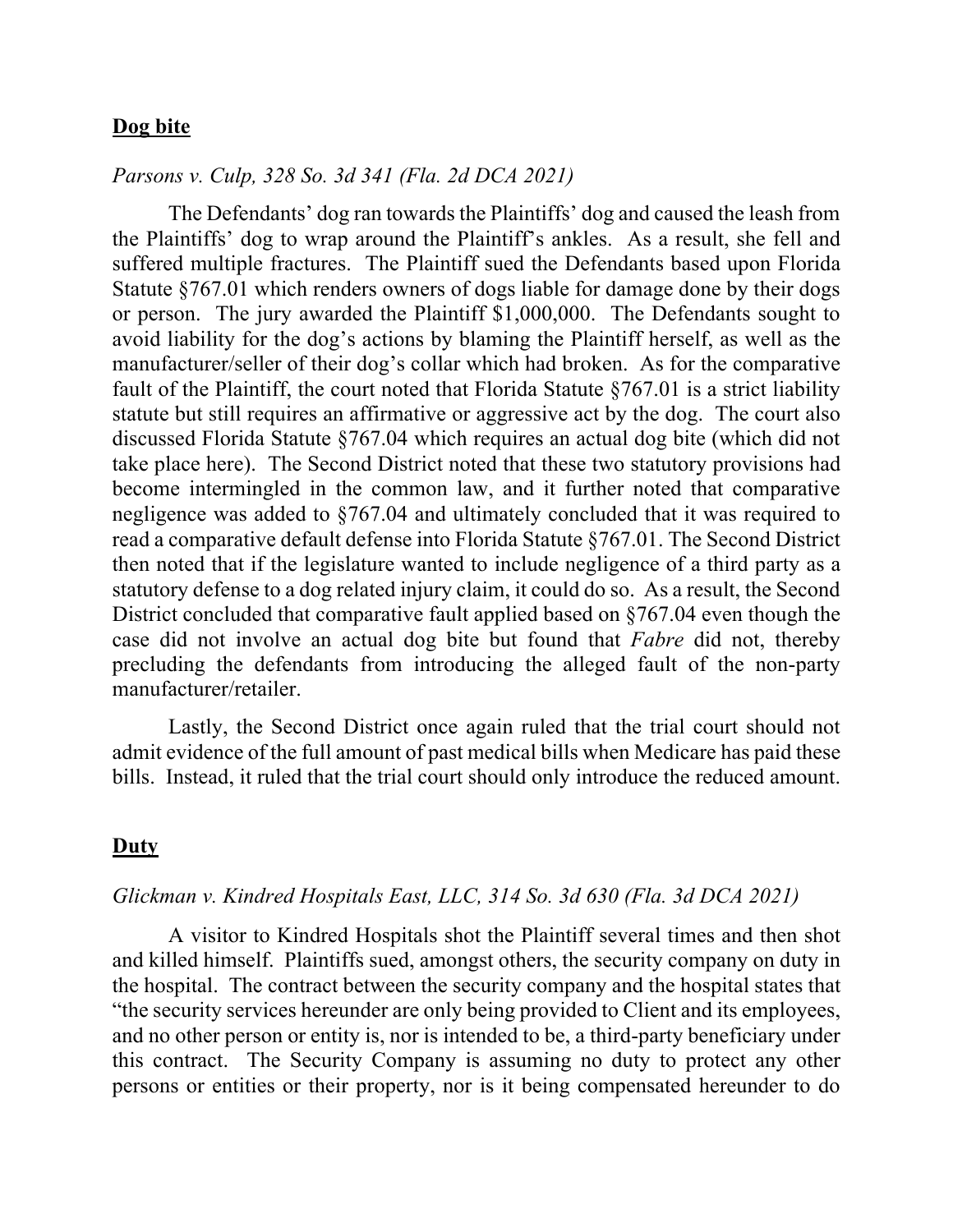so…". Based upon the plain wording of the contract, the trial court granted summary judgment which the Third District affirmed.

## *Jackson v. The Florida Highway Patrol, 46 FLWD 2543 (Fla. 1st DCA 11/24/21)*

The Florida Highway Patrol (FHP) had responded to reports of reduced visibility on I-75 due to a nearby fire. The troopers placed fog and smoke signs on the road and closed the highway. The closure began after midnight and went into the early morning hours of the next day. After approximately three hours, the troopers determined the highway was safe to reopen. Thirty minutes after doing so, a trooper observed solid smoke and fog while driving the highway and heard accidents occurring behind him. They once again shut down I-75. One of the accidents which occurred caused the death of the Plaintiff's decedent. The Plaintiff brought suit against FHP and the trial court granted summary judgment in favor of FHP. The First District affirmed finding that the FHP owed no independent common law duty to protect the decedent on a public interstate during a low visibility incident.

#### **Duty to warn**

*Pratus v. Marzucco's Construction & Coatings, Inc., 310 So. 3d 146 (Fla. 2d DCA 2021)* 

Marzucco was the general contractor overseeing a parking garage construction project. Pratus was an employee of an electrical sub-contractor on the project. Pratus was injured when he stepped into an uncovered drain on the construction site. The drain was outside of the door that opened onto an exterior landing on the second floor of the garage. The interior lighting in the garage was 20-30% of the normal level; however, it was bright outside on the day of the accident.

As Pratus opened the door to access the landing and the stairs leading to the third floor, sunlight and dust generated by Marzucco's concrete grinding work on the landing blinded him and he stepped into a drain. There were about 100 drains on the site and whether Marzucco covered a particular drain depended on the phase of construction. Pratus had observed the subject drain covered and uncovered at various times during his work at the site. His work on the project was sporadic and he had been off of the site for about a week before the date of the accident. When he was last on the site, the door had been closed and marked with caution tape, but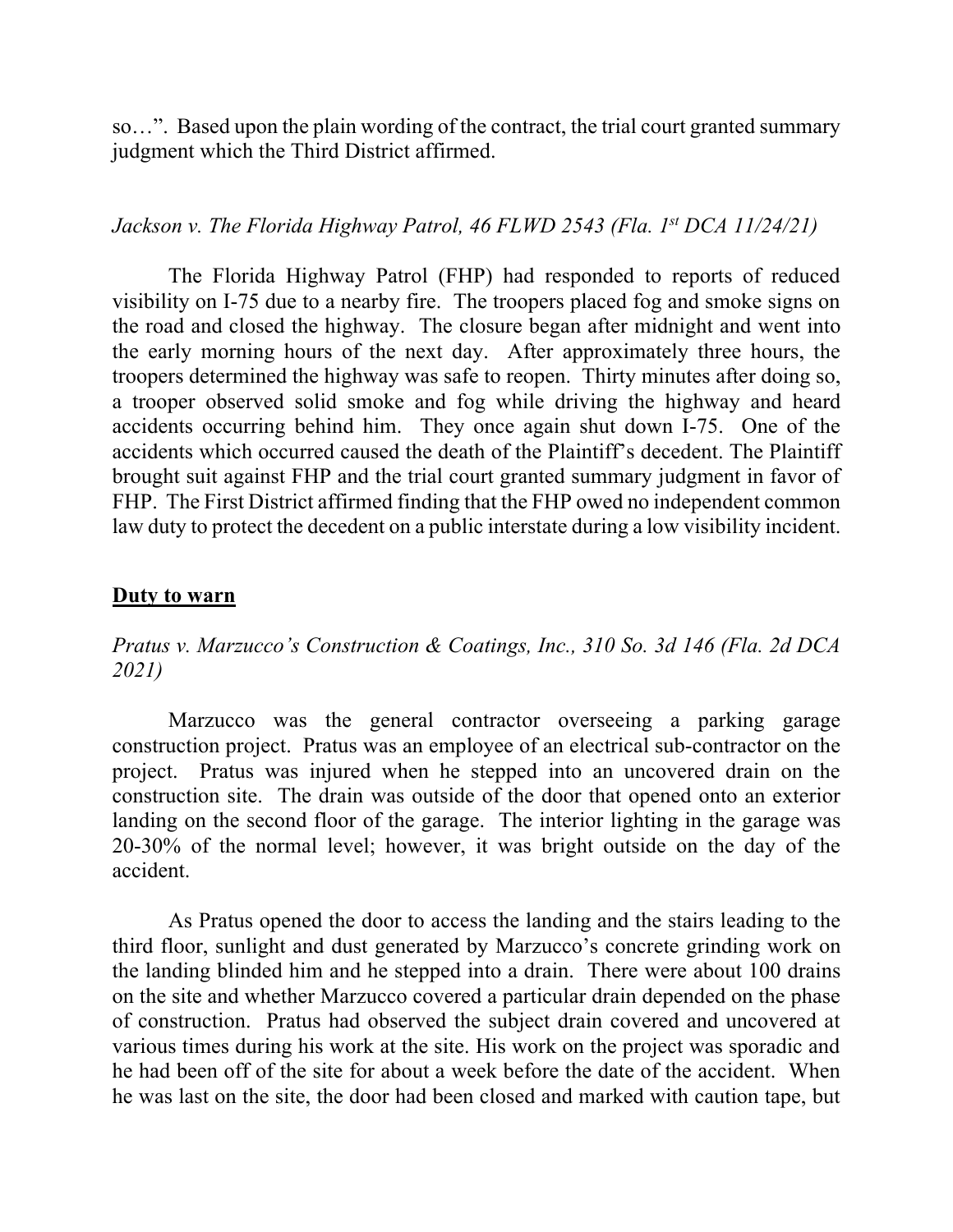on the day of the accident, the tape had been removed. Pratus would not have opened the door if the caution tape remained and he used the door because it was the most direct path for him to complete his work on the third floor.

Pratus sued Marzucco for negligence, arguing that it breached its duty to maintain the premises in a reasonably safe condition by leaving the drain uncovered and failing to warn of the danger of the uncovered drain. Marzucco moved for summary judgment arguing that it had no duty to warn of the uncovered drain because the danger was open and obvious. The trial court concluded that Marzucco was entitled to judgment as a matter of law. The Second District reversed concluding that it was error to enter a summary judgment for the Defendant on the basis that the Defendant had no duty to warn Plaintiff of an open and obvious danger. Further, even if the danger was open and obvious, Marzucco still had a duty to maintain the premises in a reasonably safe condition and it failed to establish that it should not have anticipated the potential harm to Plaintiff as a result of the uncovered drain notwithstanding his knowledge of the danger.

### **Employee driving to/from work**

#### *Peterson v. Cisco Systems, Inc., 320 So. 3d 972 (Fla. 2d DCA 2021)*

Ibrahim was employed by Cisco as an engineer. Normally, Ibrahim worked at Cisco's offices in Virginia. Cisco sent Ibrahim to work temporarily at a customer's business in Tampa. For the duration of his stay in Tampa, Cisco paid for Ibrahim's rental car and hotel room. While driving the rental car from the hotel to the client's work site, Ibrahim struck Peterson's car. Peterson then sued Cisco Systems under a theory of respondeant superior. The trial court granted Summary Judgment in favor of Cisco and the Second District affirmed finding that Ibrahim was not acting within the course and scope of his employment at the time of the accident and that an employee driving to and from work is not within the scope of employment so as to impose liability on his employer.

#### **Medical bills**

# *Osceola County Board of County Commissioners v. Sand Lake Surgery Center, LLC, 320 So. 3d 950 (Fla. 5th DCA 2021)*

The Plaintiffs claim they were injured when an elevator in the County's parking garage malfunctioned. Both were treated pursuant to letters of protection at Sand Lake. Rather than wait for the outcome of the Plaintiff's cases, Sand Lake sold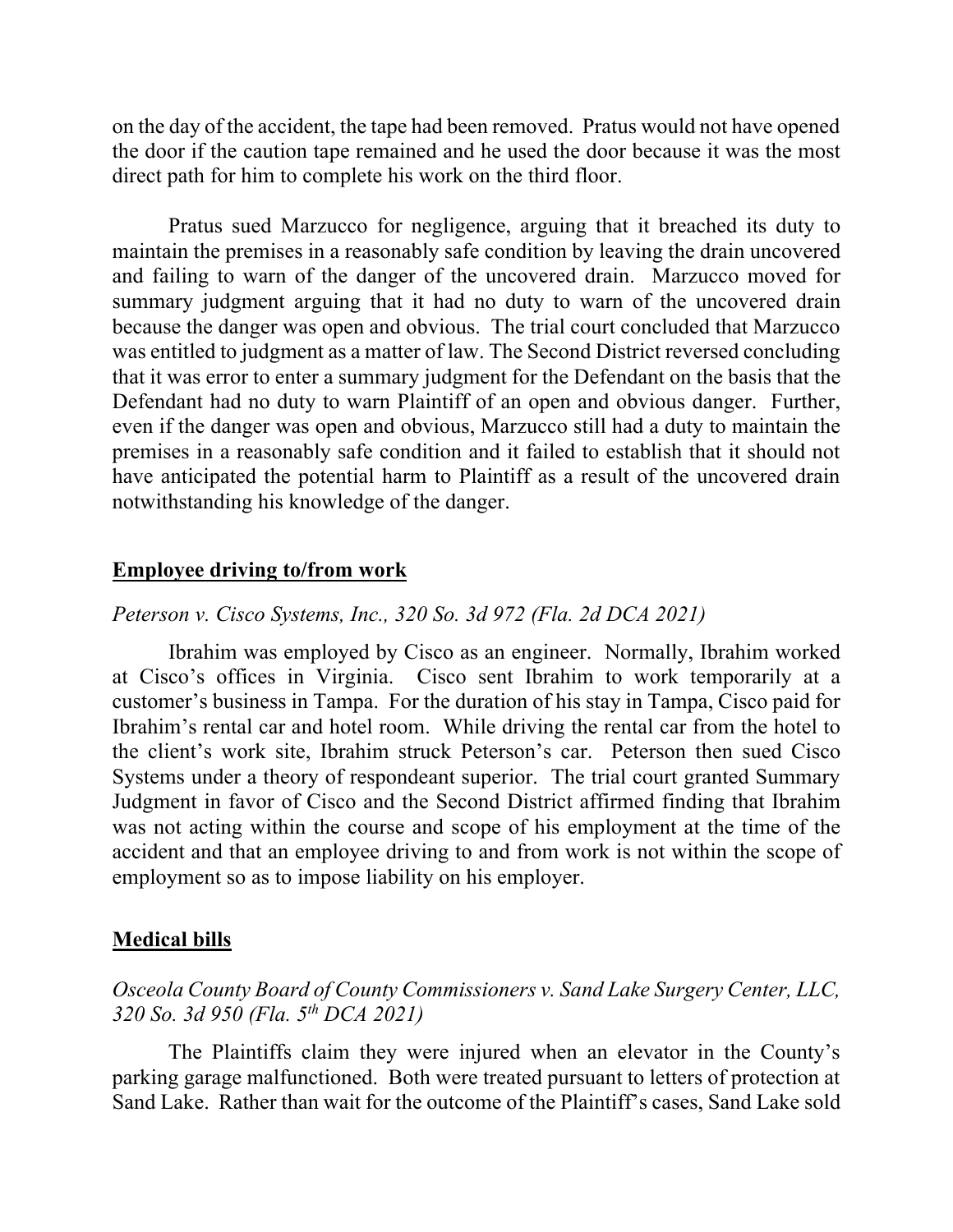the Plaintiffs' accounts receivables to American Medical Funding (AMF) which is a factoring company. The county used non-party production subpoenas to request Sand Lake to provide documents related to the Plaintiffs including their medical records, billing records, payments of their bills and records related to any sale of Plaintiffs' outstanding accounts to third parties.

Neither of the Plaintiffs objected to the subpoenas and Sand Lake responded to the subpoena by advising it had sold the Plaintiffs outstanding accounts to AMF and suggested that they obtain those records from AMF. The county then followed up by scheduling the deposition duces tecum of the Surgical Center's designated corporate representative and again requested similar documents. Neither Plaintiff objected and the Surgery Center provided medical treatment and billing records but stated that it was unable to provide documents related to payments or records reflecting the sale or transfer of any bills owed by the Plaintiffs because such information was subject to trade secret and confidentiality provisions and that a violation of this would subject Sand Lake to significant damages.

Eventually, a hearing was held and the trial court sustained the Surgical Center's objections. The Fifth District reversed and held that when a healthcare facility treats a personal injury Plaintiff, the Defendant being sued is entitled to discover the amount of the original medical bills and any discounts agreed upon when the healthcare facility sells the unpaid accounts to a factoring company because that information is relevant when the Plaintiff seeks to recover medical expenses as part of the lawsuit against the Defendant. The court also pointed out that the non-party respondents failed to carry their burden with establishing that the information sought was trade secret.

## **Open and obvious condition**

## *Dudowicz v. The Pearl on 63 Main, Ltd., 326 So. 3d 715 (Fla. 1st DCA 2021)*

The Plaintiff, who was a guest at the Defendant's hotel, tripped and fell in her hotel room as the result of a 3/8" change in elevation between the tiled entry way and the carpet floor in the hotel room. The Plaintiff alleged that the Defendant breached its duty to warn and its duty to maintain the premises in a reasonably safe condition. The hotel moved for Summary Judgment alleging that the difference in floor levels was open and obvious and did not constitute a dangerous or hazardous condition sufficient to create a duty to warn or to take necessary corrective action. The Plaintiff opposed the Summary Judgment arguing that the change in the floor level was not open and obvious because it was subtle. It further argued that the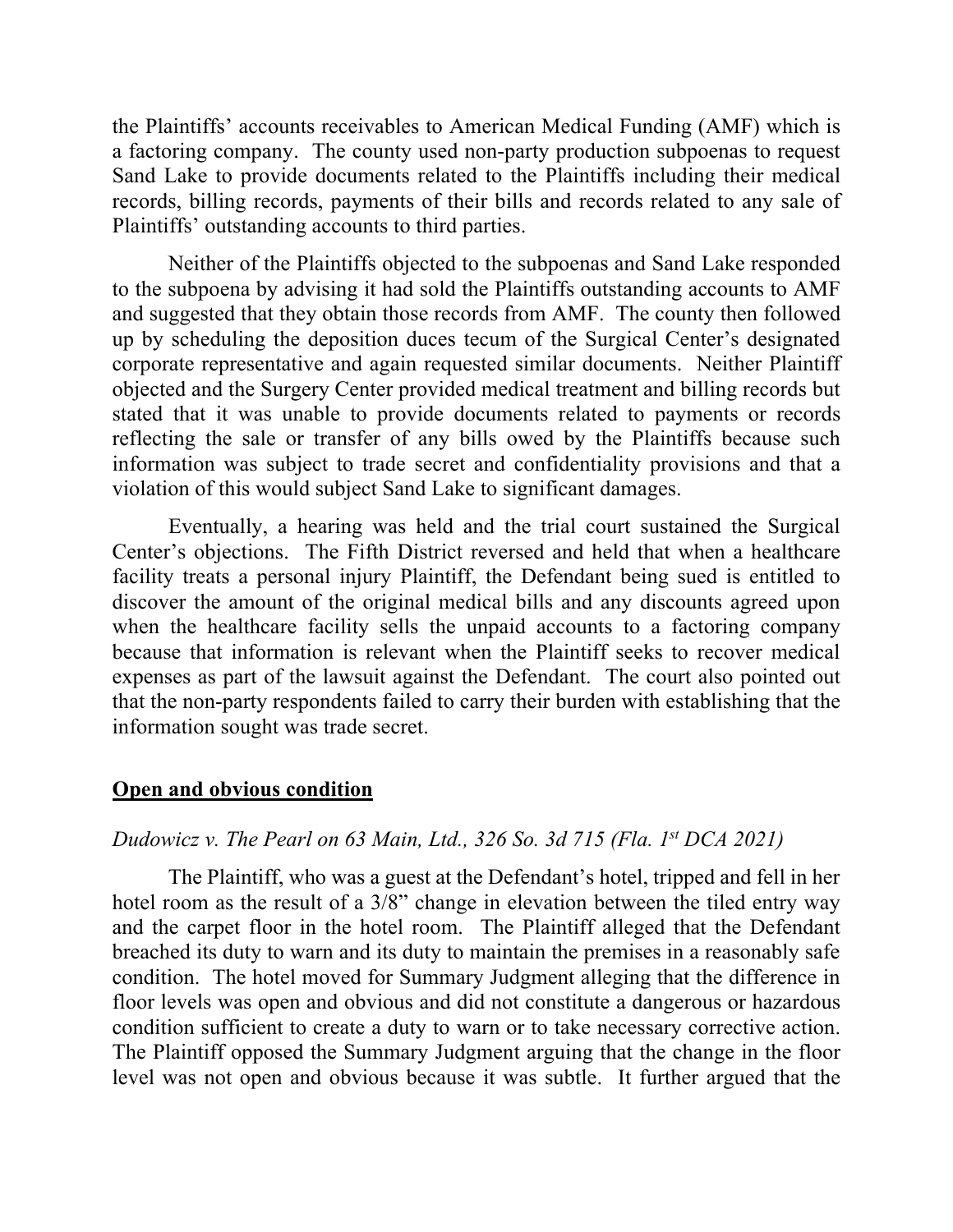change was a violation of the applicable building codes and prima facie evidence of negligence.

The First District explained that there is no duty to warn of an open and obvious condition and that the difference in floor levels did not automatically constitute a failure to used due care for safety; however, the circumstances could transform the change into a dangerous situation. The circumstances could include uncommon design, or mode of construction, which create a hidden danger which a prudent invitee would not anticipate. Although the Plaintiff claims she did not notice a change in floor levels, there was no dispute that she initially crossed the transition area and did not trip until she walked back from the carpeted area into the tiled entry, which was a vantage point which clearly showed the change in floor levels. While the court concluded there was no duty to warn, this did not discharge the hotel's duty to maintain its premises in a reasonably safe condition. The building code violations supported the Plaintiff's claim that the changes in the elevation were required to be beveled and the hotel's transition area was not beveled. As such, the court reversed the entry of summary judgment on the negligent maintenance claim.

# *Conrad v. Boat House of Cape Coral, LLC, 46 FLWD 2675 (Fla. 2d DCA 12/17/21)*

The Plaintiff was injured when he stepped on a missing section of a cement seawall at the Defendant's business. The trial court entered Summary Judgment as to liability in favor of the Defendants based upon a determination that the divot in the seawall was open and obvious. Although the records supported the finding that the divot was open and obvious, the Second District reversed finding that it was a fact question for the jury to determine whether the divot was an obviously dangerous condition. Further, even if the divot was an open and obvious danger, a landowner or possessor could still be liable for failing to exercise reasonable care to prevent foreseeable injury to invitees.

#### **Premises liability**

### *Tallahassee Medical Center v. Kemp, 324 So. 3d 14 (Fla. 1st DCA 2021)*

On a stormy day, the Plaintiff went to the hospital to visit a patient. At the time she was wearing rubber flip-flops. After riding the elevator to the fourth floor, she exited and began walking towards the patient's room. As she went past the nurses' station, she suddenly slipped and fell in front of a utility-room door and fractured her kneecap. She sued the hospital claiming that its negligence caused her injury because the floor was wet.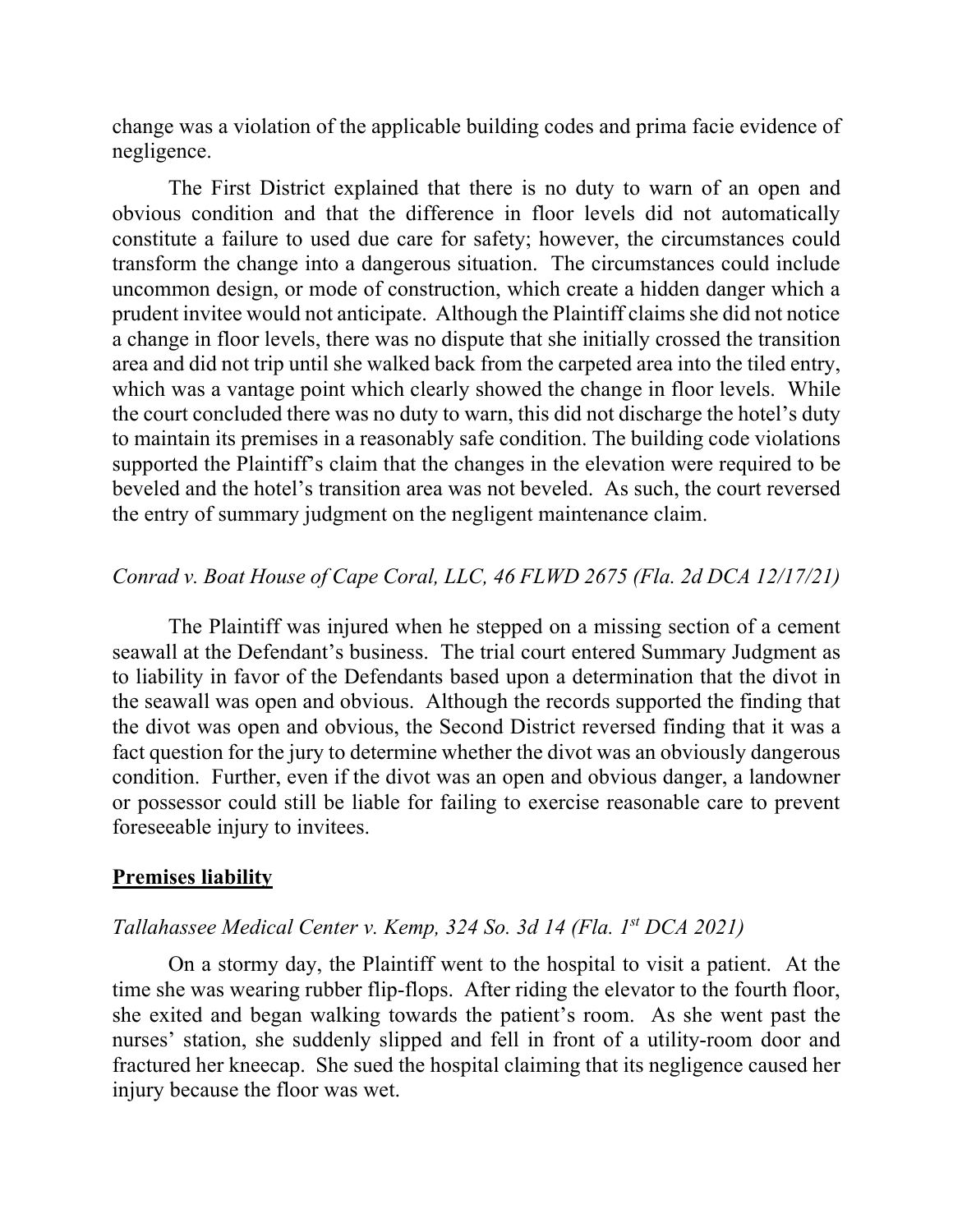The case went to trial and the hospital moved for directed verdict. It argued that the Plaintiff had not presented sufficient evidence of a wet floor or that the hospital knew of such a substance on the floor for the case to go to the jury. The motion was denied and the jury awarded the Plaintiff over \$1,000,000. The trial court denied the hospital's motion for new trial and remittitur.

The First District reversed and found that the Plaintiff did not present sufficient evidence that a foreign substance was on the floor where she fell or that the medical center knew if such a substance existed. At trial, Kemp testified that she felt like something wet was there but she did not see a wet substance on the floor before or after her fall (except a drink that she was carrying spilled when she fell). In fact, no one saw a wet substance responsible for her fall. Her then boyfriend believed that she slipped on a wet floor because of the way she fell but he also did not see a wet substance on the floor. Medical center employees working near where she fell also testified that they did not see anything wet on the floor and even though Kemp testified of having wetness on the back of her clothes after the fall, she did not know what caused the wetness.

At trial, Kemp mainly relied on video evidence from a hospital camera showing moment by moment action in the hallway where she fell. The video did not show a substance on the floor but it did reveal repeated action in the area where she fell as employees accessed a nearby utility room. The Plaintiff asserted that something delivered to the utility room by a hospital employee could have caused the wet substance to be deposited on the floor causing her to fall and that the spill could have resulted from a leaking bag that was dragged to the utility room, from a tray or from something dropped on to the floor from a housekeeping cart. The video itself however, showed no such leaks, spills, drops or other deposits of a liquid substance on to the floor.

The First District noted that Kemp was entitled to use circumstantial evidence like the video to prove her case but there were limits to the inferences that could be drawn from such evidence. It held that a directed verdict should be issued if a Plaintiff relies upon circumstantial evidence to establish a fact, fails to do so to the exclusion of all other reasonable inferences and then stacks further inferences upon it to establish causation.

# *Dudowicz v. The Pearl on 63 Main, Ltd., 326 So. 3d 715 (Fla. 1st DCA 2021)*

The Plaintiff, who was a guest at the Defendant's hotel, tripped and fell in her hotel room as the result of a 3/8" change in elevation between the tiled entry way and the carpet floor in the hotel room. The Plaintiff alleged that the Defendant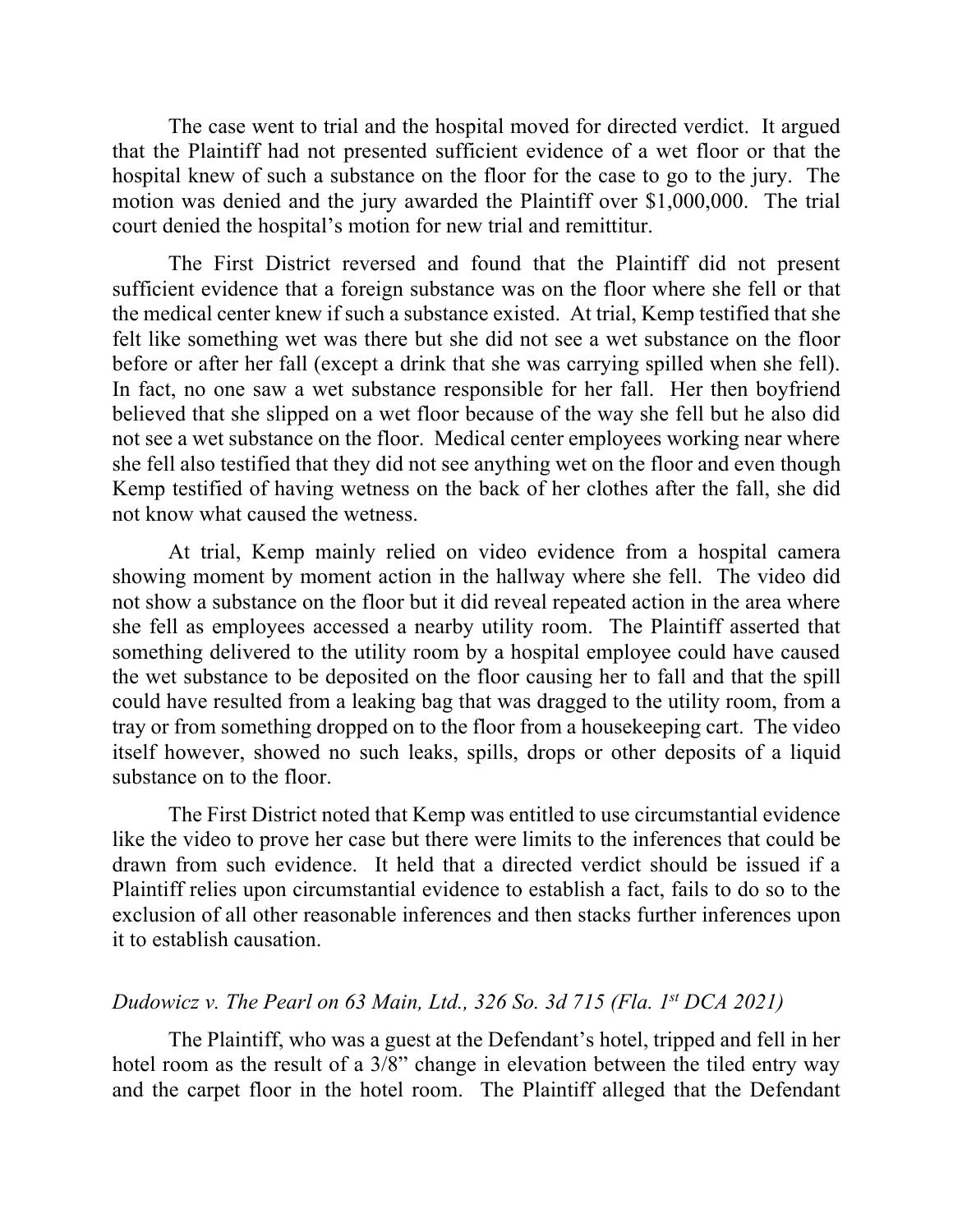breached its duty to warn and its duty to maintain the premises in a reasonably safe condition. The hotel moved for Summary Judgment alleging that the difference in floor levels was open and obvious and did not constitute a dangerous or hazardous condition sufficient to create a duty to warn or to take necessary corrective action. The Plaintiff opposed the Summary Judgment arguing that the change in the floor level was not open and obvious because it was subtle. It further argued that the change was a violation of the applicable building codes and prima facie evidence of negligence.

The First District explained that there is no duty to warn of an open and obvious condition and that the difference in floor levels did not automatically constitute a failure to used due care for safety; however, the circumstances could transform the change into a dangerous situation. The circumstances could include uncommon design, or mode of construction, which create a hidden danger which a prudent invitee would not anticipate. Although the Plaintiff claims she did not notice a change in floor levels, there was no dispute that she initially crossed the transition area and did not trip until she walked back from the carpeted area into the tiled entry, which was a vantage point which clearly showed the change in floor levels. While the court concluded there was no duty to warn, this did not discharge the hotel's duty to maintain its premises in a reasonably safe condition. The building code violations supported the Plaintiff's claim that the changes in the elevation were required to be beveled and the hotel's transition area was not beveled. As such, the court reversed the entry of summary judgment on the negligent maintenance claim.

# *City of Naples v. Chops City Grill, Inc., 331 So. 3d 291 (Fla. 2d DCA 2021)*

The Plaintiff was injured when she tripped and fell on a sidewalk in an area with pavers in front of the restaurant. The patron sued the city and later added the restaurant as a Defendant. The restaurant's Summary Judgment was granted but the Second District reversed and found that the restaurant failed to meet its burden establishing the absence of negligence. More specifically, it failed to provide evidence that it did not have control over the pavers in front of the restaurant where the Plaintiff fell and thus had no duty of care concerning the area.

# *Speedway, LLC v. Cevallos, 46 FLWD 2643 (Fla. 4th DCA 12/15/21)*

Cevallos pulled up to a gas pump at a Speedway gas station and went inside the station to pay for gas. As she was walking back to her car, another car ahead of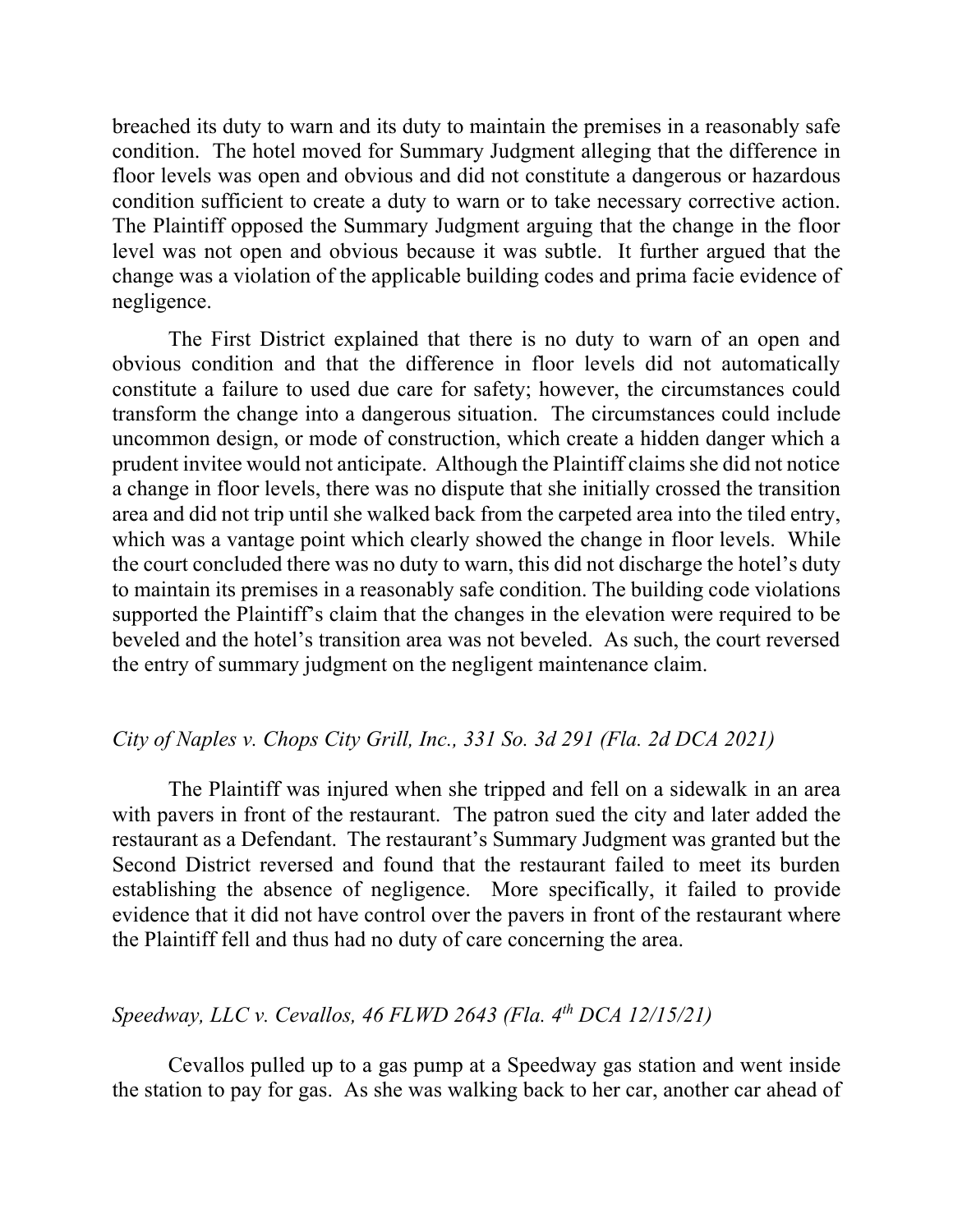her exited out of the station. In a surveillance video, the exiting car left behind a puddle of liquid. Cevallos began to pump her gas and while waiting for the gas to finish, she moved toward the trash can nearby to throw something away. She took a few steps around the pump and slipped on a liquid substance of oil and gas left by the car that had vacated the premises less than two minutes earlier. Cevallos fell to the ground in pain. She testified she had not seen the puddle at any time prior to her accident. Her clothes were soaked with gasoline from her fall.

Cevallos tried the case on a theory that the buildup occurred on the concrete which was caused by inadequate maintenance by Speedway. The Fourth District held that the trial court erred in denying a motion for directed verdict on constructive knowledge where the Plaintiff failed to offer evidence of a dangerous condition or that any condition existed for a period of time sufficient to establish constructive notice of it. The Fourth District pointed out that the photos of the concrete which Plaintiff alleges had established the existence of a slippery condition caused by a buildup could have simply shown discoloration rather than buildup as a fact witness testified. They added that where photos are ambiguous as to the condition and duration of the condition revealed, they do not support an inference of constructive notice.

# *Conrad v. Boat House of Cape Coral, LLC, 46 FLWD 2675 (Fla. 2d DCA 12/17/21)*

The Plaintiff was injured when he stepped on a missing section of a cement seawall at the Defendant's business. The trial court entered Summary Judgment as to liability in favor of the Defendants based upon a determination that the divot in the seawall was open and obvious. Although the records supported the finding that the divot was open and obvious, the Second District reversed finding that it was a fact question for the jury to determine whether the divot was an obviously dangerous condition. Further, even if the divot was an open and obvious danger, a landowner or possessor could still be liable for failing to exercise reasonable care to prevent foreseeable injury to invitees.

# *Vargas v. Dolphin Mall Associates, LLC, 47 FLWD 10 (Fla. 3d DCA 12/22/21)*

Based upon the length of time that the alleged dangerous condition had existed before the accident occurred, in conjunction with the size, nature and apparent risks of the area in question, the Third District concluded that the trial court did not err in concluding that the evidence was insufficient to establish that the Defendant had actual or constructive knowledge of a dangerous condition which required it to take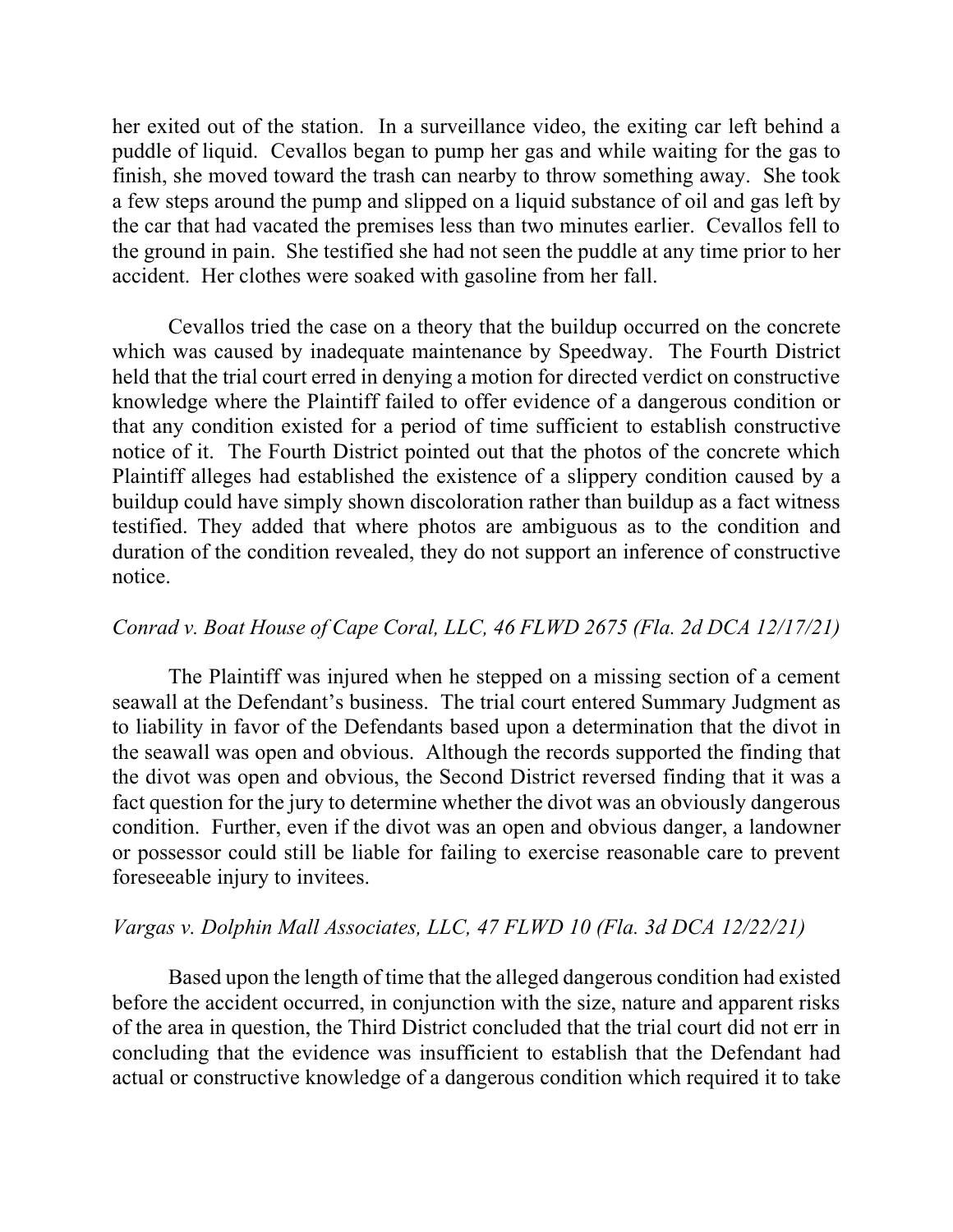remedial action. Therefore, pursuant to Florida Statute §768.0755(1), the entry of Summary Judgment was affirmed.

#### **Release of liability**

#### *UATP Management, LLC v. Barnes, 320 So. 3d 851 (Fla. 2d DCA 2021)*

An adult friend of the minor child's mother took the child to an indoor trampoline park for a birthday party. In order for him to be admitted, she signed a customer release and assumption of risk and waiver of liability and indemnification agreement which included all the required words for waiver, arbitration, indemnification, etc. Unfortunately the child was seriously injured while attending the party. When the boy's mother sued the facility, it moved to compel arbitration based upon the documents signed by her friend. The Defendant argued that the woman had acted within her authority as the mother's apparent agent when she signed the document. The trial court denied the motion to compel arbitration finding that the friend could only execute a limited release on behalf of the child pursuant to Florida Statute §744.301(3). The Defendant argued that the trial court should have granted its motion to compel and that the court's role was strictly limited to deciding the threshold issue of whether a valid agreement to arbitrate existed. The trial court found that no valid written agreement existed between the friend and the Defendant because the friend lacked the legal authority to execute the release on behalf of the child or his parents. The trial court found that no agreement existed, therefore, it did not need to reach the issue of enforceability because enforceability pre-supposes that an agreement does exist. The court acknowledged Florida's public policy favoring the arbitration of disputes, as well as the law stating that courts should resolve doubts concerning the scope of such agreements in favor of arbitration; however, importantly, no such presumption exists when the parties dispute whether they agreed to arbitrate. In this case, the boy's mother did not sign the document. The boy himself lacked the capacity to do so because he was under 18. As a result, the arbitration agreement could not bind the mother or her son unless the Defendant demonstrated that the friend had authority to sign on behalf of the boy pursuant to Florida Statute §744.301(3). The mother's friend did not have the apparent agency to sign the document where the mother, who was the purported principal did not represent anything to the Defendant to induce its supposed reliance on the friend's authority. Although the friend, by signing the agreement warranted and represented that she had the mother's actual or implied authority to execute the agreement, an agent cannot establish her own agency. Rather, apparent agency is conferred based upon the principal's actions or statements.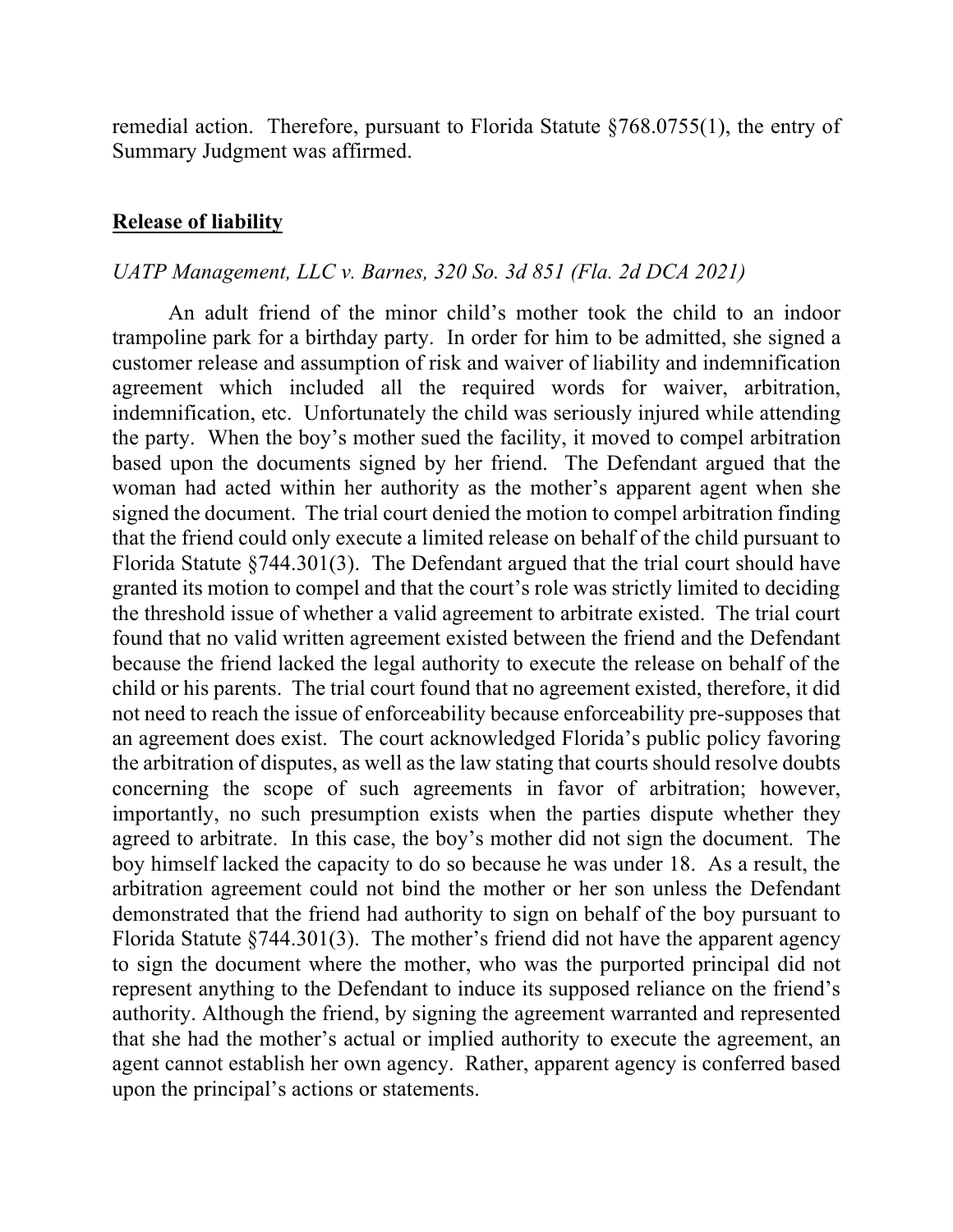## *Respondeat superior*

# *Tsuji v. Fleet, 326 So. 3d 143 (Fla. 1st DCA 2021)*

Tsuji was injured in a motor vehicle accident when she was struck by a car being driven by Morton while he was within the course and scope of his employment with LBC Company. He was also driving an LBC-owned vehicle. Within four years of the accident, Tsuji sued Morton and LBC alleging that Morton was negligent and caused injury to her. Tsuji also alleged that LBC was also liable for Morton's actions. Not long after suit was filed, Tsuji learned that Morton died a few weeks after the accident. Tsuji then moved to substitute Fleet as the Personal Representative of Morton's Estate.

LBC then moved for summary judgment arguing that Tsuji's claims were barred by Florida Statute §733.702(5) and 733.710(1). These statutes require creditors to present claims against the decedent's estate within two years of the decedent's death. Tsuji opposed the motion arguing that a cause of action can be brought against the tortfeasor's estate more than two years after the tortfeasor's death when the Plaintiff seeks to recover damages only from the tortfeasor's casualty insurer. The trial court relied upon case law from the First District and entered summary judgment for LBC. The trial court found that if Tsuji could not hold Morton's estate liable, LBC could not be vicariously liable for Morton's negligence. The First District affirmed holding that "appellant's vicarious liability action against appellee is barred by the well-settled doctrine that 'when a principal's liability rest solely on the doctrine of *respondent superior* a principal cannot be held liable if the agent is exonerated."

#### **Slip and fall**

# *De Los Angeles v. Winn-Dixie Stores, Inc., 326 So. 3d 811 (Fla. 3d DCA 2021)*

The Plaintiff alleged that she slipped on detergent at Winn-Dixie and during her deposition described that the liquid was clear, slippery, light blue, not dirty and that there were no footprints in it. Plaintiff had no knowledge as to how long the liquid detergent had been on the floor before she fell but testified that it had been there for 3-5 minutes because that is how long she was in the aisle alone before the incident occurred. She also testified that she had no knowledge of whether any Winn-Dixie employees were aware that there was liquid on the floor. An open bottle of detergent was found on the shelf near where she fell with a cap next to the bottle and the bottle standing upright; however, there was no leaking or dripping from the bottle. The trial court entered summary judgment in favor of Winn-Dixie and the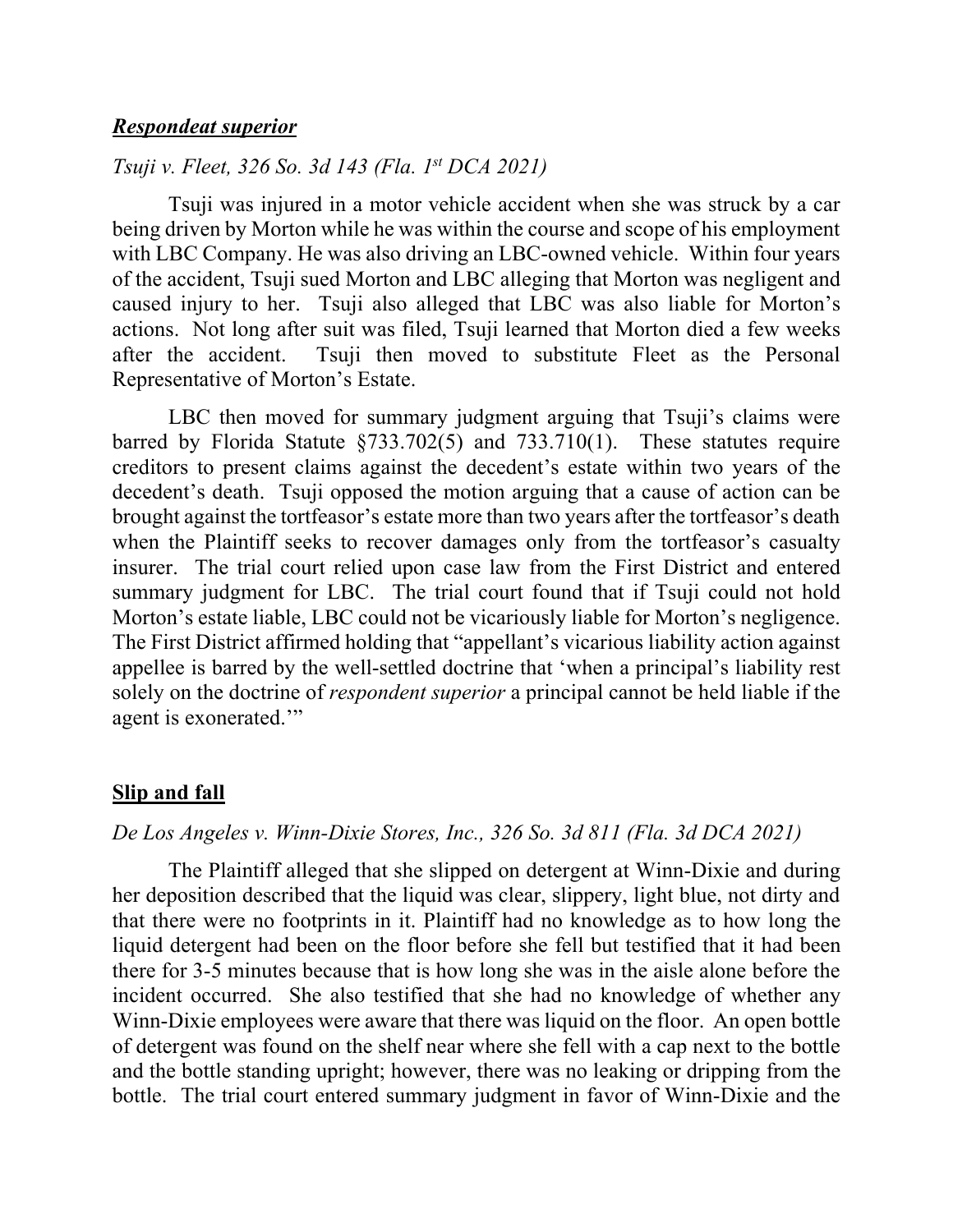Third District affirmed because there were no facts evidencing the length of time the substance was on the floor which could lawfully compute constructive notice to the Defendant. The Plaintiff argued that summary judgment was premature because discovery was ongoing; however, because no Motion for Continuance or an affidavit was filed stating the need to continue the hearing to conduct additional discovery, the Third District affirmed.

# *Vargas v. Dolphin Mall Associates, LLC, 47 FLWD 10 (Fla. 3d DCA 12/22/21)*

Based upon the length of time that the alleged dangerous condition had existed before the accident occurred, in conjunction with the size, nature and apparent risks of the area in question, the Third District concluded that the trial court did not err in concluding that the evidence was insufficient to establish that the Defendant had actual or constructive knowledge of a dangerous condition which required it to take remedial action. Therefore, pursuant to Florida Statute §768.0755(1), the entry of Summary Judgment was affirmed.

## **Sovereign immunity**

# *Lovelace v. G4S Secure Solutions, Inc., 320 So. 3d 178 (Fla. 4th DCA 2021)*

G4S contracted to provide security services at Broward County facilities. The Fourth District entered Summary Judgment which upheld that G4S was entitled to sovereign immunity where the county asserted a degree of control over the company such that it was an agent of the county.

## **Spoliation of evidence**

### *Adamson v. R.J. Reynolds Tobacco Company, 325 So. 3d 887 (Fla. 4th DCA 2021)*

The decedent smoked 50 cigarettes a day and was diagnosed with a lung mass in May 1992 and died of cancer in 1993. She left behind her husband and a 10-yearold daughter. One of the disputed issues in the case was whether the decedent had primary lung cancer or secondary lung cancer. The only medical records available were 42 pages generated from the decedent's three-day hospital stay in March 1993 at a Rhode Island Hospital where she underwent surgery to treat a metastatic brain tumor. The records stated that she had presented with a lung mass in May 1992. The evidence was that lung cancer is usually diagnosed in people between ages of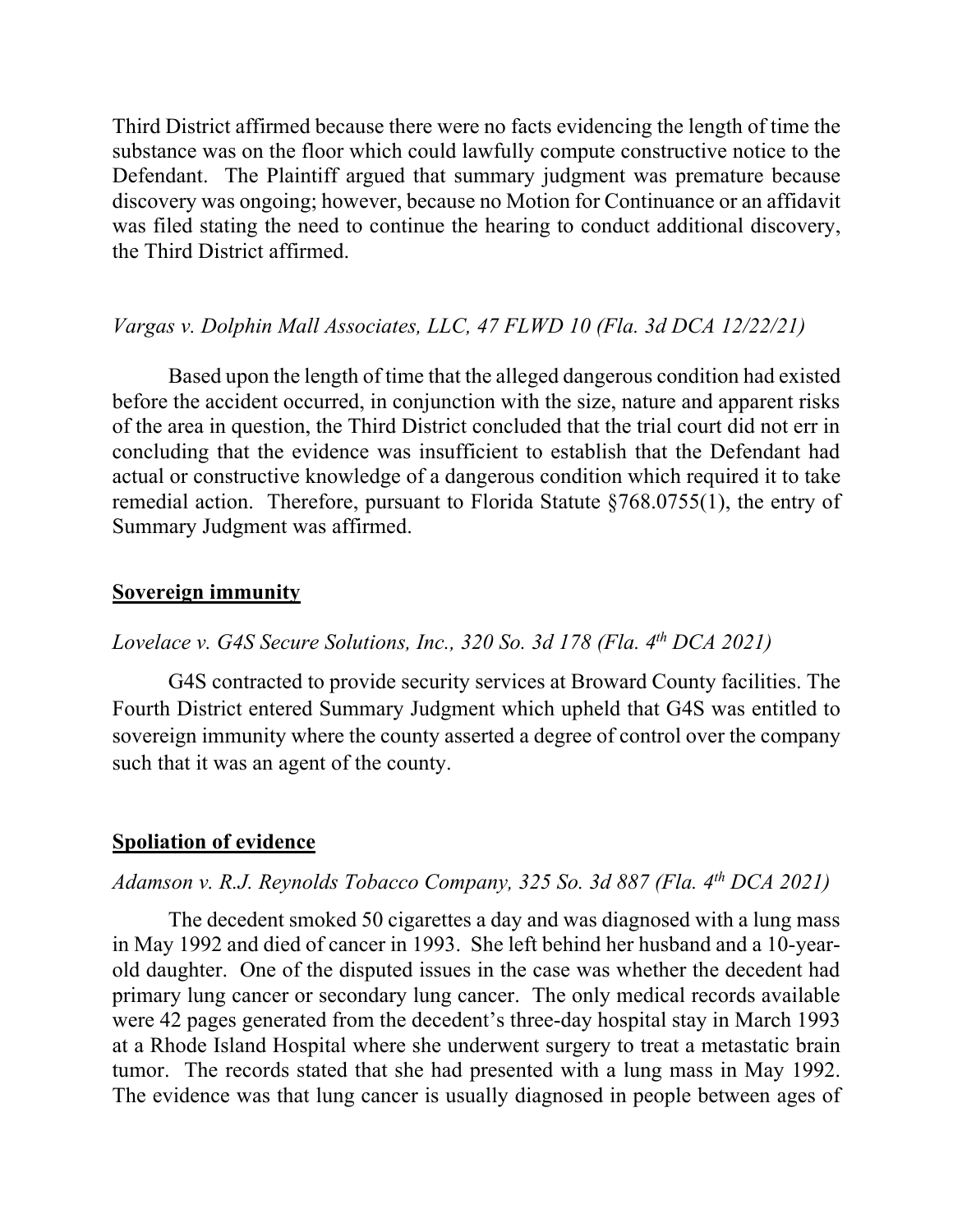65 and 75 and that a woman of the decedent's age would likely have contracted a gynecological form of cancer at that age.

It was not until July 2006 that the Florida Supreme Court decided the *Engle*  case and stated that Plaintiffs could file individual claims. In an April 2008 call log, a paralegal at Morgan and Morgan representing the decedent's husband memorialized a phone call with him in which the firm was trying to "fill in the blanks on his discovery." The Plaintiff advised that he had shredded the decedent's medical records two years before because they were so old, and he did not think he would ever need them. The Defendant sought an adverse inference jury instruction which the trial court agreed to give.

The Fourth District affirmed the trial court's decision and noted that first-party spoliation occurs when a party to the action loses, misplaces, or destroys evidence. Prior to the court exercising such a leveling mechanism, the trial court must answer three threshold questions: (1) whether the evidence existed at one time; (2) whether the spoliator had a duty to preserve the evidence; and (3) whether the evidence was critical to an opposing party being able to prove a *prima facie* case for defense. Here, it was clear that the evidence existed at one time and the evidence certainly could have been relevant. The court also noted that a duty to preserve the evidence is not required for an adverse inference instruction to apply.

#### **Statute of limitations**

#### *Friedel v. Edwards, 327 So. 3d 1242 (Fla. 2d DCA 2021)*

The Plaintiff filed a Complaint against a driver who hit her in an accident. The Complaint was filed more than three years after the accident happened. At the time that the Complaint was filed, the Plaintiff was unaware that the Defendant driver had actually passed away three months before the Complaint was filed. Upon learning of the driver's death, the Plaintiff moved to amend her Complaint seeking to add the Personal Representative who had been appointed for the Estate. By the time the amendment was made, four years had passed from the time of the accident. The trial court refused to allow the amendment ruling that the statute of limitations had passed. The Second District reversed and found that simply because the original Complaint was mistakenly filed against the deceased driver unknowingly, it did not render the Complaint a legal nullity as the Defendant had asserted. The District Court also held that the trial court erred in refusing to allow the Plaintiff to amend her Complaint because it related back to the original filing because it merely substituted the Personal Representative for the deceased driver.